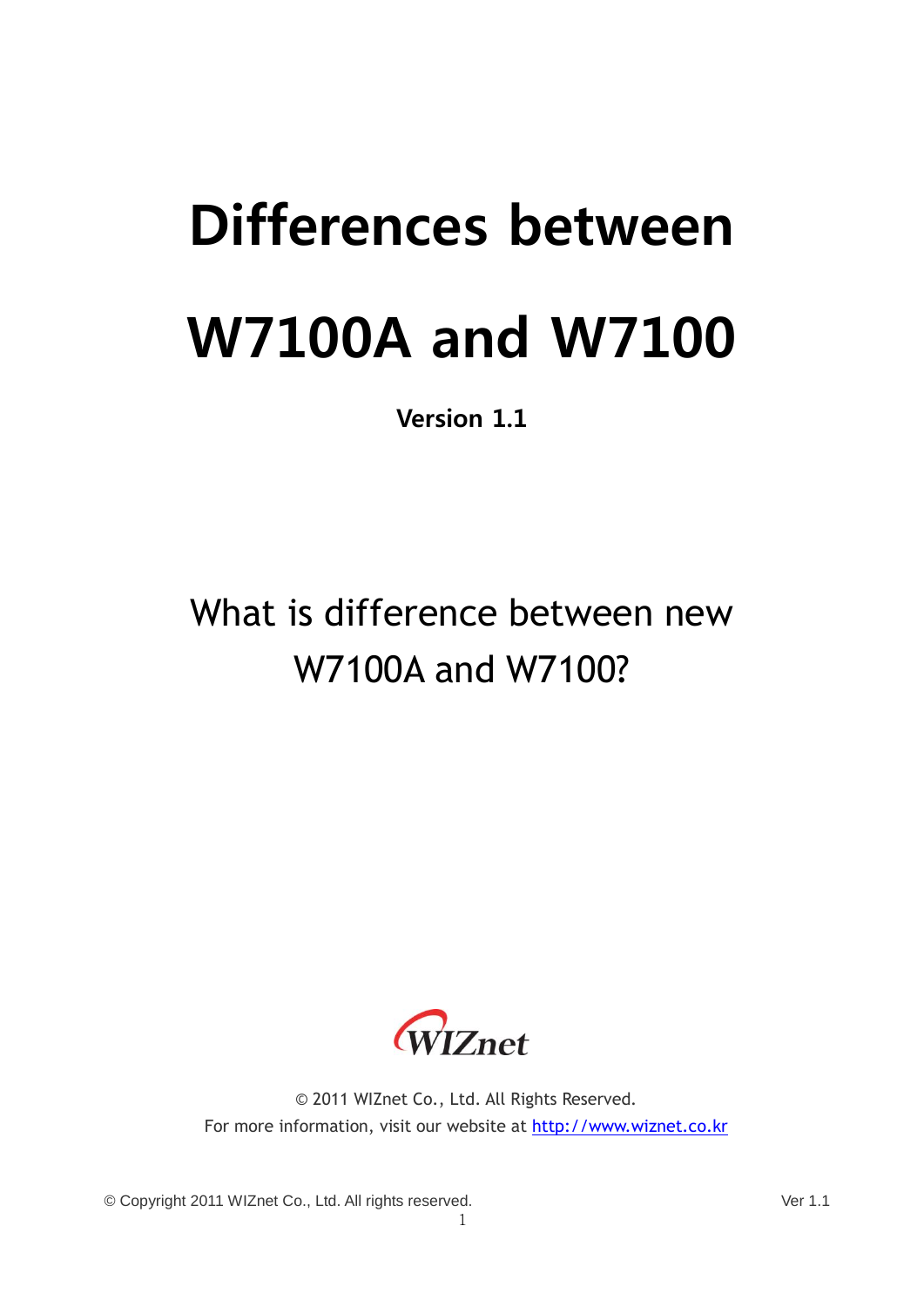

#### 1 Introduction

이 문서에서는 internet MCU W7100A에 새롭게 추가된 기능을 설명하고 기존 W7100칩과 의 차이점을 설명하고자 한다. 기존 칩인 W7100과 새 버전인 W7100A의 차이점을 표로 정 리해 보면 아래와 같다.

| 차이점                    | W7100       | W7100A                 |  |
|------------------------|-------------|------------------------|--|
| Packaging              | 100pin LQFP | 100pin LQFP, 64pin QFN |  |
| New SFR                | 추가 없음       | 추가 됨(Section 2.4 참조)   |  |
| Powerdown mode         | 지원 안 함      | 설정가능                   |  |
| External memory        | 지원 안 함      | 연결가능(100pin LQFP only) |  |
| Memory lock function   | 지원 안 함      | 설정가능                   |  |
| GPIO pull-up/down      | 지원 안 함      | 설정가능                   |  |
| User data flash memory | 256Byte     | 255Byte                |  |

표 1. W7100과 W7100A의 차이점

기존 W7100사용자들은 W7100A를 사용할 때 아래와 같은 사항에 유의해야 한다.

1. W7100A의 GPIO는 pull-up/down을 설정해야만 정상적인 0 ~ 3.3V 입/출력을 사용할 수 있다. 그래서 GPIO를 사용하는 사용자는 반드시 W7100A를 초기화 할 때 GPIO pullup/down 을 설정해야 한다.

2. W7100A QFN 64pin package는 PHY mode setting pin들이 삭제 되었기 때문에, 반드 시 PHYCONF SFR(Special Function Register)을 이용해서 동작 mode를 설정해야 한다. 설 정 방법은 다음과 같다.

MODE\_EN bit와 MODE[2:0] bit를 설정한 다음, PHY\_RSTn bit를 이용해서 칩을 reset한다. MODE[2:0] bit 값에 따른 mode는 PM (PHY Mode) 핀 설정 값을 (W7100A Datasheet "Pin Description") 참조하기 바란다.

```
PHYCONF = 0x08; // MODE_EN bit enable, MODE2 \sim 0 value is 0 (normal mode)
PHYCONF |= 0x20; // Set the PHY_RSTn bit (reset bit)
Delay(); \frac{1}{2} // Delay for reset timing (refer to the section 10 reset timing)
PHYCONF \hat{a} = -(0x20); // Clear the PHY_RSTn bit
```
© Copyright 2011 WIZnet Co., Ltd. All rights reserved. Ver. 1.1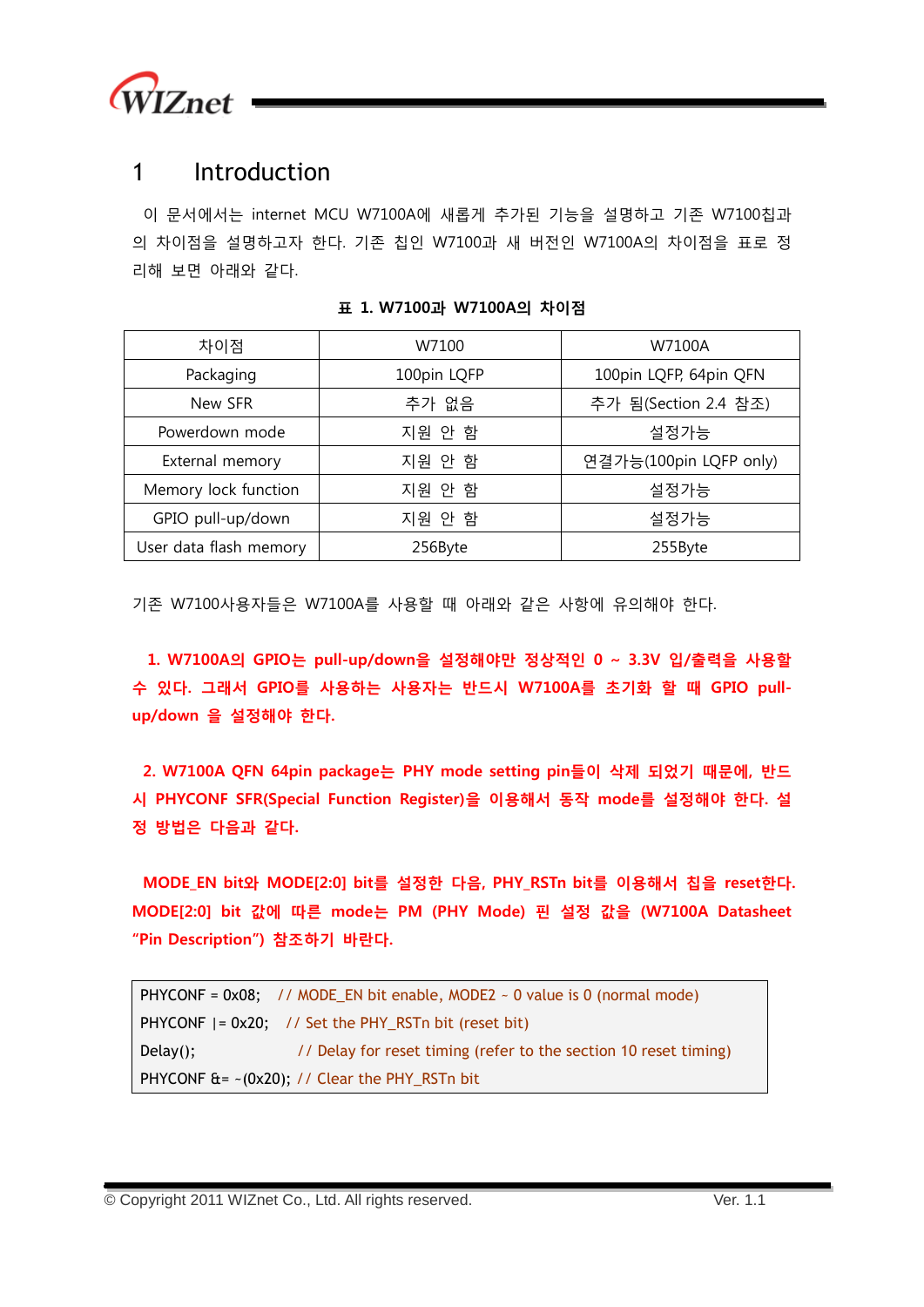

#### 2 Differences

이 번 섹션에서는 W7100A의 새로운 기능 혹은 차이점에 대해 보다 자세하게 설명 한다.

- 100pin LQFP & 64pin QFN Package Type
- Memory Lock
- Power-down mode
- External data memory
- GPIO pull-up/down configuration
- New SFR
- 255Byte User data flash

W7100A는 W7100의 핀 배치와 완벽하게 호환되기 때문에 기존 W7100사용자들이 W7100A를 사용할 때 회로 설계 변경 없이 기존의 하드웨어를 그대로 사용할 수 있다. 다 만 W7100A에서 새롭게 추가된 64pin QFN package의 경우 pin수 자체가 다르기 때문에 기 존의 W7100과 다른 pin 배치를 가지고 있다.

### 2.1 Packaging

W7100A 64pin package에는 기존의 100pin중 34개 pin이 사용되지 않는다. 64pin package 에서 사용되지 않는 핀들은 아래 표와 같다.

| Related part         | Deleted pin                    |  |
|----------------------|--------------------------------|--|
| Timer/counter        | TO, T1, GATEO, GATE1, T2, T2EX |  |
| External interrupt   | nINT1, nINT2, nINT3            |  |
| Indicator LED signal | FDXLED, COLLED, RXLED, TXLED   |  |
| External memory      | EXTALE, EXTDATAWR, EXTDATARD   |  |
| <b>GPIO</b>          | GPIO3[0:7], GPIO2[3:7]         |  |
| PHY mode setting     | PM2, PM1, PM0                  |  |

#### 표 2. 64pin package에서 삭제된 핀들

100pin package와 64pin package 핀 구성은 아래 그림 1과 그림2를 참조하기 바란다. 100pin package와 64pin package에 대한 자세한 size정보는 W7100A Datasheet를 참조하기 바란다.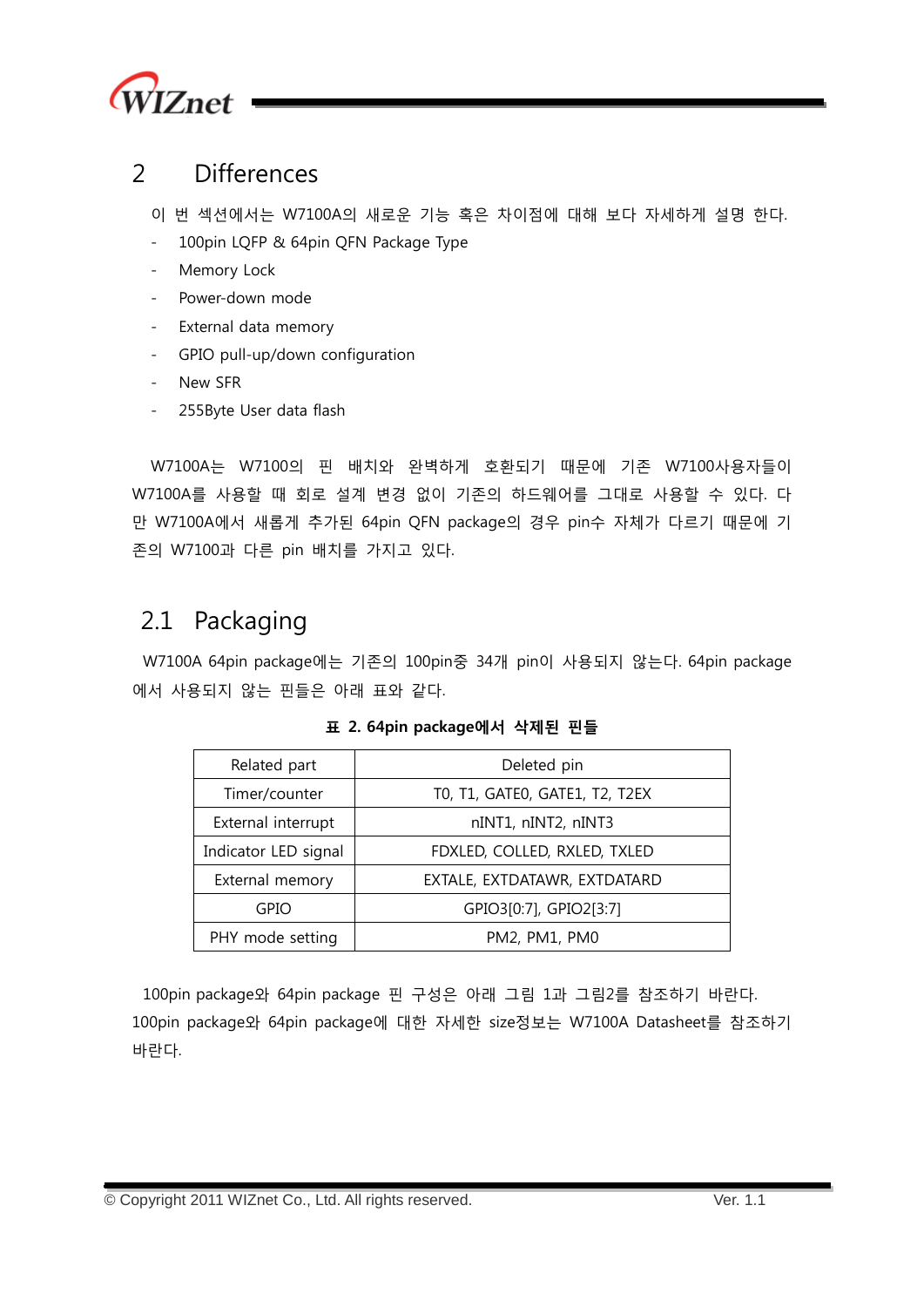





그림 2. W7100A 64pin QFN package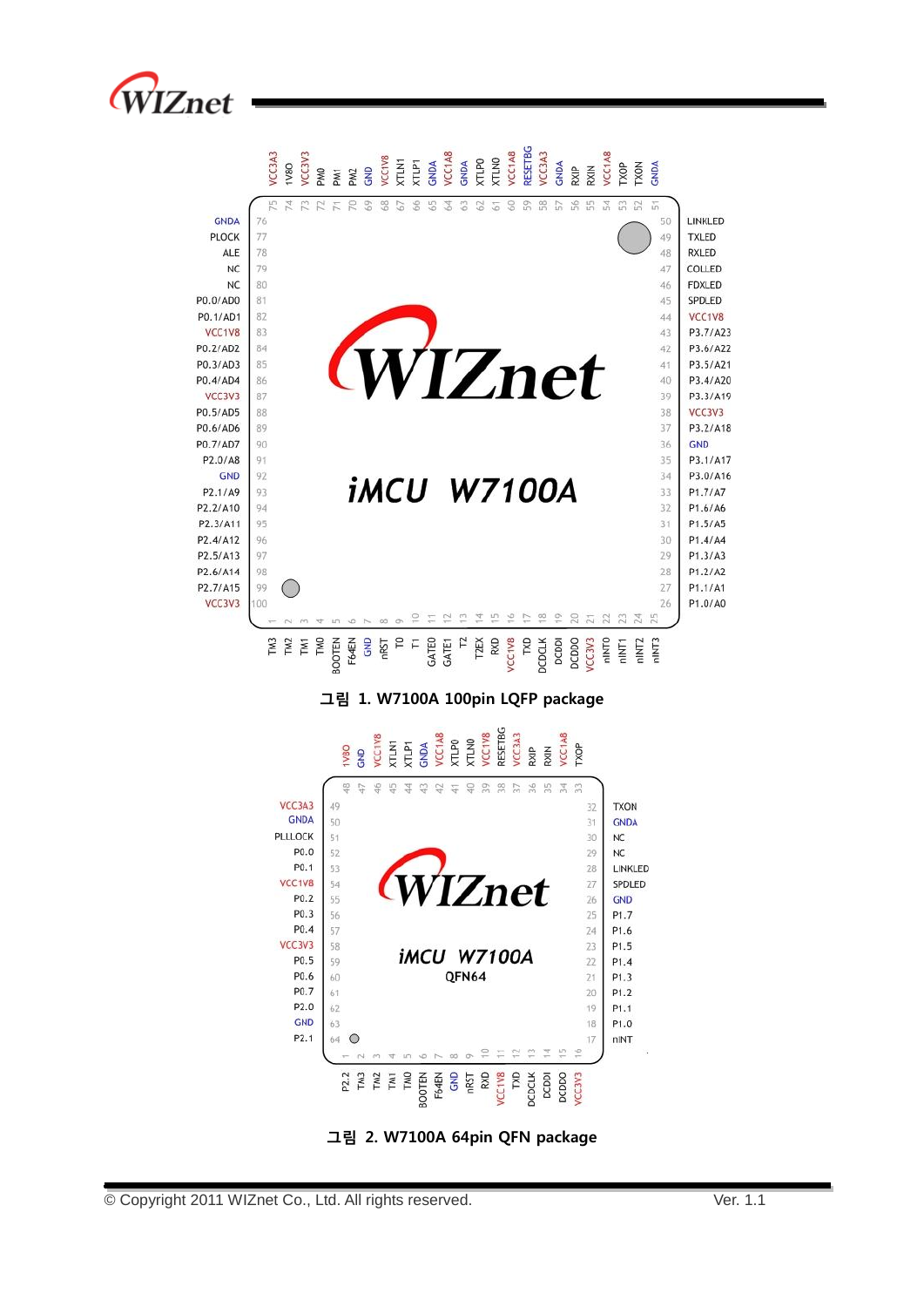

#### 2.2 Lock function

W7100A 칩에는 악의적인 목적으로 외부에서 W7100A의 Data memory혹은 Code memory에 접근하는 것을 방지하기 위해 memory Lock기능이 추가되었다. Code memory와 Data memory 각각 독립적으로 lock기능을 설정 또는 해제 할 수 있다. Lock기능이 설정되 면 외부에서 W7100A의 내부 memory를 read할 수 없기 때문에 W7100 Debugger에서 code, data영역을 load할 수 없고 WizISP에서 verify기능이 제대로 동작하지 않으므로 주의 해야 한다. Lock기능을 설정/해제 하는 방법은 WizISP프로그램을 이용한다. 보다 자세한 내 용은 "Wiz ISP Program Guide" 문서를 참조할 수 있다.

#### 2.3 Power-down mode

W7100A에는 소모전력을 최소화 하기 위해 Power-down기능이 추가 되었다. W7100A가 Power-down mode로 설정되면 전력소모를 약 50%가량 줄일 수 있다. 하지만 Power-down mode에서는 Ethernet기능이 비활성화 되어 일반적인 통신 기능은 사용할 수 없으므로 주의 해야 한다. Power-down mode에서도 MCU core는 동작하기 때문에 Ethernet기능을 필요로 할 때만 power-down모드를 해제하여 사용하면 전력소모를 최소화 할 수 있다.

Power-down mode는 W7100A의 새롭게 추가된 PHYCONF SFR (Special Function Register) 을 이용해서 설정할 수 있다. 이 SFR에 대한 보다 자세한 내용은 W7100A datasheet를 참조 할 수 있다.

PHYCONF (0xFE): W7100 PHY operation mode, reset, power down configuration register

|  |                                                      |  |  | Reset |
|--|------------------------------------------------------|--|--|-------|
|  | - - PHY RSTn PHY PWDN MODE EN MODE2 MODE1 MODE0 0x00 |  |  |       |

### 2.4 External data memory

W7100A LQFP 100pin package는 내부 64Kbyte RAM data memory외에 추가적으로 외부에 최 대 16Mbyte까지 data memory를 확장할 수 있다. 하지만 W7100A QFN 64pin package는 외부 메모리 확장기능이 없다. 외부메모리와 W7100A사이의 interface는 W7100A datasheet 'External Data Memory Access' section을 참조하기 바란다.

외부메모리의 access timing을 조절하기 위해 EXTWTST, ALECON SFR이 추가 되었다. 이 SFR에 대한 보다 자세한 내용은 W7100A datasheet 'SFR definition'을 참조하기 바란다.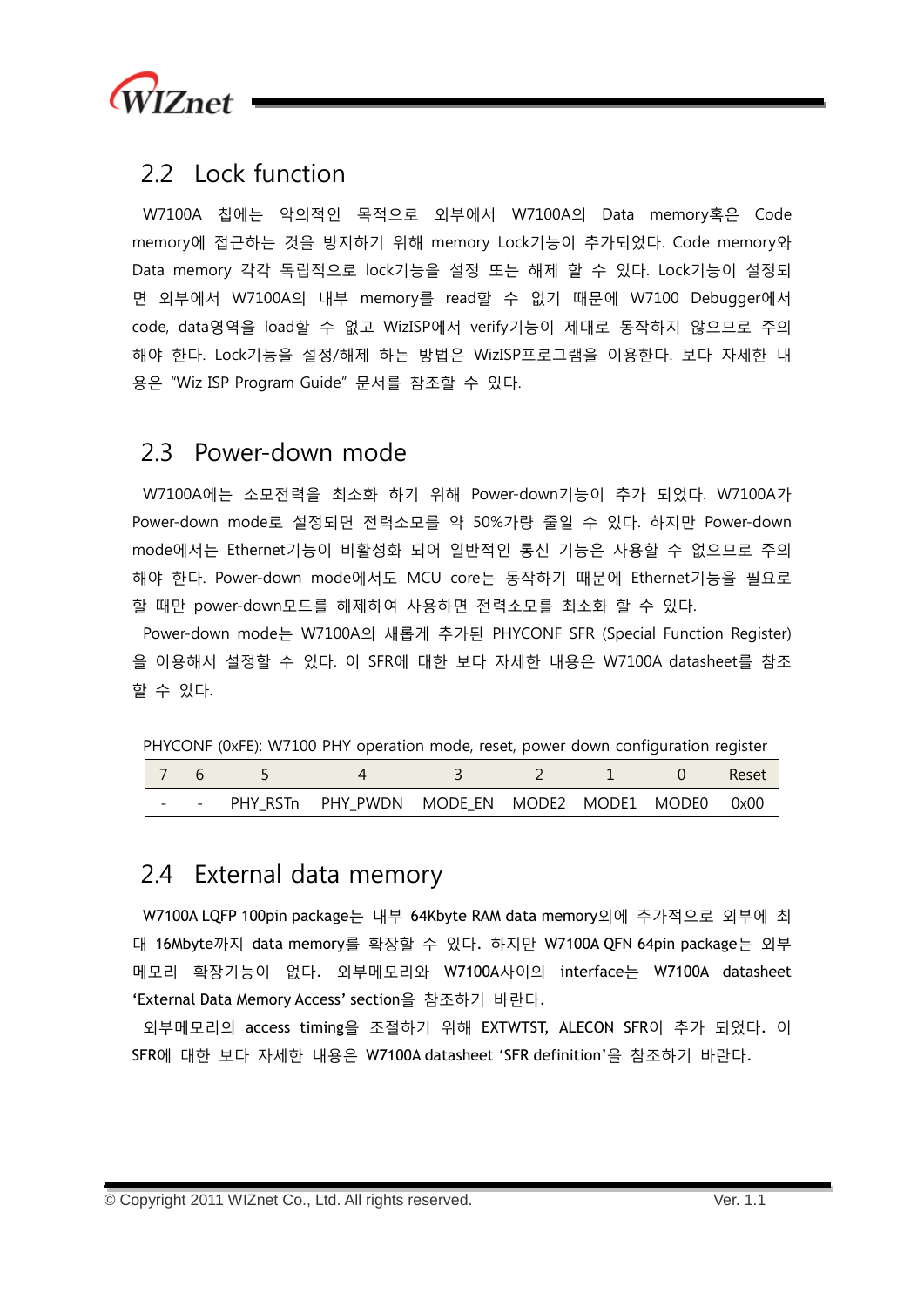

### 2.5 GPIO pull-up/down

W7100A의 GPIO는 사용자가 pull-up/down 설정을 제어할 수 있는 기능이 추가되었다. pull-up기능을 설정할 경우 해당 port pin의 출력 전압은 3.3V가 되고 pull-down기능을 설정 할 경우 해당 port pin의 출력 전압은 0V가 된다. GPIO0~3까지 각 pin별로 제어가 가능하며 W7100A에서 새롭게 추가된 Px\_PU, Px\_PD SFR(여기서 x는 GPIO번호 0~3) 을 이용해서 설 정할 수 있다.

W7100A의 GPIO는 기존의 W7100보다 rising time이 더 빨라졌다. 빠른 GPIO응답속도를 이 용해서 보다 다양한 주변기기들을 제어할 수 있다. 보다 자세한 내용은 W7100A Datasheet 를 참조하기 바란다.

- PxPU(0xEB ~ 0xEE): GPIO port x pull-up 설정 ('1': pull-up)
- PxPD(0xE3 ~ 0xE6): GPIO port x pull-down 설정 ('1': pull-down)

### 2.6 Added Special Function Registers

앞에서 설명했던 새로운 기능을 위한 PHYCONF, Px\_PD/PxPU SFR 외에 INTWTST, EXTWTST 그리고 ALECON 이렇게 3가지 새로운 SFR이 추가 되었다.

- INTWTST(0x9C): Configure internal flash, ram, TCPIPCore access time
	- Ram WTST: 내부 Ram의 access timing을 조절
	- TCPIPCore WTST: 내부 하드웨어 TCPIPCore의 access timing을 조절
	- Flash WTST: 내부 Flash 메모리의 access timing을 조절
- EXTWTST(0x9D, 0x9E): 외부 기기 access timing을 조절
- ALECON(0x9F): 외부 기기를 access할 때 ALE signal의 delay를 설정

### 2.7 255Byte User Data Flash

기존 W7100에는 256Byte의 User data flash가 있었다. W7100A에는 255Byte의 User data flash가 존재한다. 사용자는 이 메모리 공간에 IP, MAC 주소와 같은 정보를 write/read할 수 있다. User data flash를 write/read하는 방법은 W7100A application note를 참조하기 바란다.